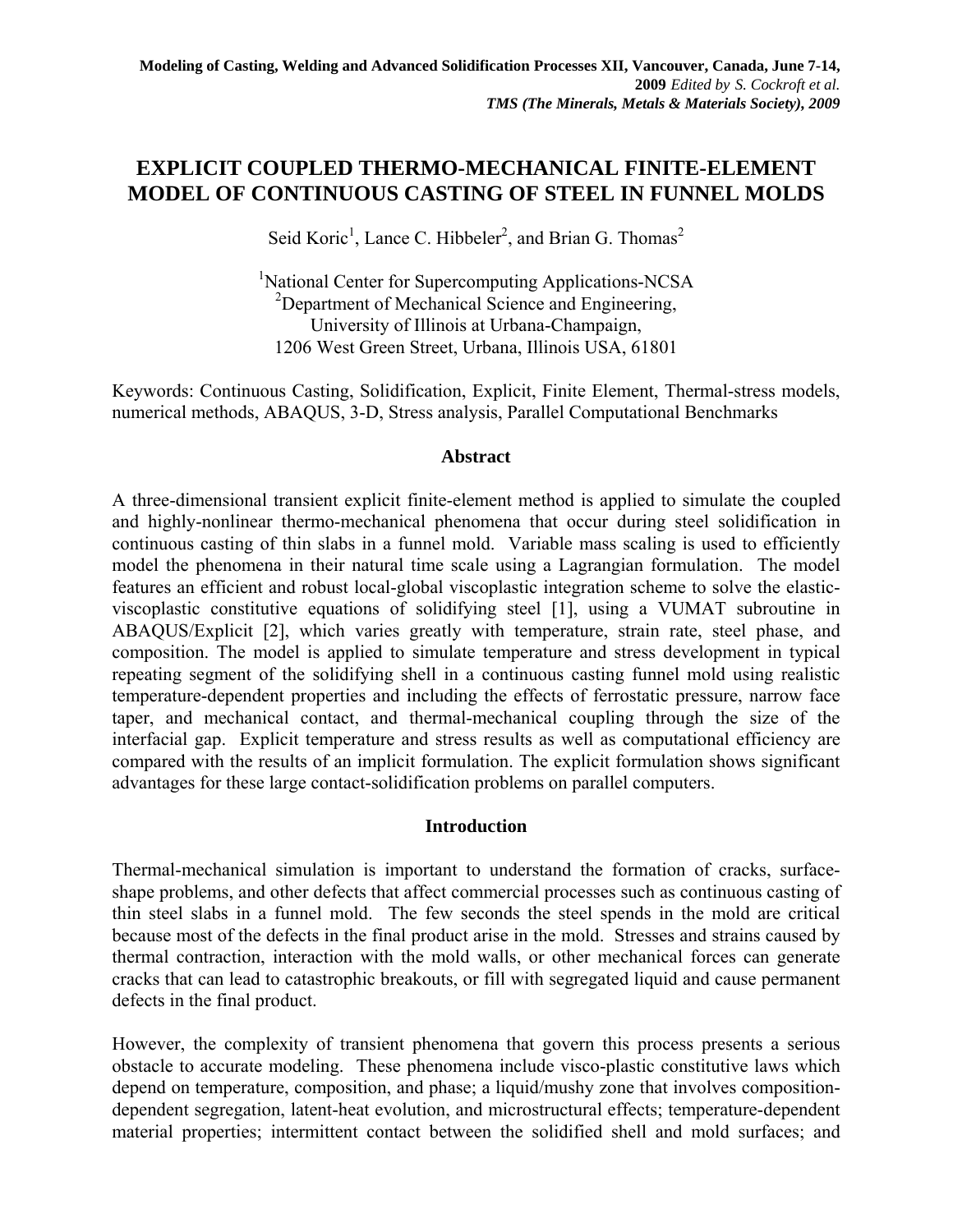coupling between the heat transfer and stress analysis through the changing thickness of the shell-mold interfacial gap.

 Most previous thermal-mechanical models of continuous casting have applied finite-element methods with implicit solution methods [1,3-16]. This is due to their efficiency over finitedifference and finite-volume methods in fast, stable convergence of the highly-coupled and stiff nonlinearities typically encountered in stress problems, especially with complex geometries.

When fluid flow in the liquid pool must be coupled together with mechanical behavior in the solidifying shell, a few recent papers have adopted an Arbitrary Lagrangian Eulerian (ALE) formulation [11,12,13]. Despite the modeling advantages of a single simulation that combines fluid flow, solidification, and mechanical behavior, the practical application of ALE method is hampered by its complexity, its need for 3D remeshing procedures, and convergence problems. Furthermore, extra complexity is needed to account for the advection of material through the computational grid and to update the associated time-dependent variables. Risso et al. [12] found that an ALE axisymmetric model of a billet casting had a higher computational cost than a pure Lagrangian generalized plane strain model and recommended the latter for future work.

The vast majority of previous solidification models have adopted implicit finite-element analysis in a Lagrangian frame of reference, by tracking a slice through the strand as it moves down the caster, within a variety of one- and two-dimensional (1D and 2D) domains [1,3-10,14,15,26], and a recent analysis with a 3D domain [2,16]. Although Lagrangian elements sometimes experience distortion problems when the material is severely deformed, this is not an issue in the solid and mushy regions of castings. In solidification problems, cracks will form if the strains exceed only a few percent, so a small-strain theory can be accurately applied to investigate thermal-mechanical behavior up to the initiation of cracks. Cracks can be predicted with these models with the aid of damage criteria [15]. Furthermore, the advective terms and historydependent variable(s) can be easily updated with Lagrangian elements. Care must be taken in liquid regions to allow volumetric flow while avoiding excessive strain.

Integration of time-dependent visco-plastic constitutive laws is a very challenging computational task due to their numerical stiffness. Koric and Thomas [1] implemented a robust local viscoplastic integration scheme from an in-house code CON2D [9,10,15,] into the commercial implicit finite element package ABAQUS/Standard via its user defined material subroutine UMAT, which has opened the door for realistic large-scale uncoupled 3D computational modeling of complex solidification processes [16]. However, coupled 3D problems with reasonable mesh resolution are difficult to solve, owing to memory and speed limitations, even on supercomputers. Lately, a cost-effective explicit time-integration solution method on the global level from the explicit finite-element package ABAQUS/Explicit is linked with the above efficient and robust local viscoplastic integration scheme via a VUMAT subroutine [2] enabling an effective and efficient tool to realistically model coupled thermo-mechanical behavior in large solidification problems involving complex interacting phenomena. Both models are verified with a semi-analytical solution [17], and then applied to simulate 2D and 3D transverse sections of various slab casters under realistic operating conditions as they move down the mold [16,25,26] including comparisons with plant measurements [25,26].

# **Model Description**

The transient heat conduction equation and the mechanical equilibrium equations are solved in both 2-D and 3-D domains of molten steel solidifying in a thin-slab casting funnel mold.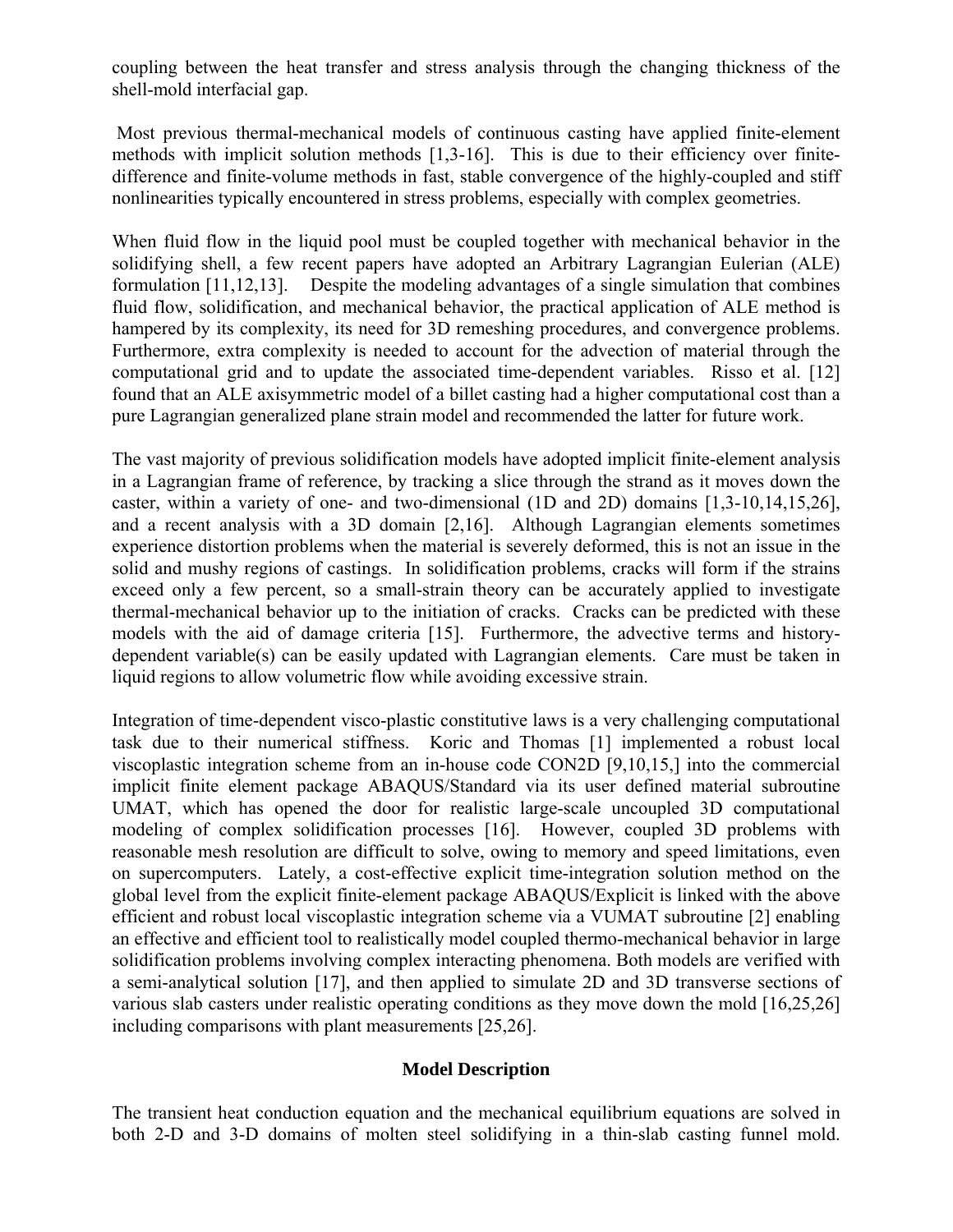Explicit formation for both time and spatial integration is compared with a conventional implicit formulation, described in detail in previous work [1].

## Heat Transfer Model

The explicit model used here solves the standard heat conduction equation using the finiteelement method for spatial integration and marches through time using the fully explicit "forward finite-difference" method:

$$
\{\mathrm{T}\}^{\mathrm{t+At}} = \{\mathrm{T}\}^{\mathrm{t}} + \{\dot{\mathrm{T}}\}^{\mathrm{t}} \Delta \mathrm{t}
$$
 (1)

A lumped thermal capacitance matrix, based on temperatures at the previous time step, is inverted analytically, which enables an explicit solution of the finite element equations. The time step size is limited by the standard stability criterion for the forward-difference operator:

$$
\Delta t \le \min\left(\frac{\rho c_{p} L_{e}^{2}}{2k}\right) \tag{2}
$$

where  $L<sub>e</sub>$  is the characteristic length of the smallest element in the domain, k is thermal conductivity,  $\rho$  is density, and specific heat  $c<sub>n</sub>$  is found from the slope of the enthalpytemperature curve, which includes the latent heat of solidification linearly distributed between the liquidus and solidus temperatures [18].

# Stress Model

The thermal strains from the temperature solution, the ferrostatic pressure, and contact with thermally-distorted mold walls, are all computed in this work and applied as thermal loads to an explicit stress model. Stress in the solidifying steel shell is calculated assuming an elasticviscoplastic constitutive model, which involves highly nonlinear equations to relate strain rate with stress, temperature, and inelastic strain. Separate equations are used for austenite and deltaferrite, which are explained in previous work [15].

The explicit finite element method used here differs notably from previous methods in that an inertial term is added to the mechanical governing equation for mechanical equilibrium:

$$
\nabla \cdot \sigma = \rho g + \rho \ddot{u} \tag{3}
$$

where  $\sigma$  is the Cauchy stress tensor,  $\rho$ **g** is the body force vector due to gravity, and **u** is the acceleration vector. The mechanical problem is formulated in terms of nodal accelerations and explicitly advances the kinematic state of the system from the previous time step without iteration. At the beginning of a time step, dynamic equilibrium is solved:

$$
\left\{\ddot{u}^t\right\} = [M]^{-1} \left(\left\{P\right\}^t - \left\{S\right\}^t\right) \tag{4}
$$

where [M] is the diagonal "lumped" nodal mass matrix which is trivial to invert, and  $\{\ddot{u}^{\dagger}\}$  are the nodal accelerations at the beginning of the increment, The accelerations are integrated explicitly through time using the central-difference method, which calculates the change in velocity assuming constant acceleration over a small time step. This velocity change is added to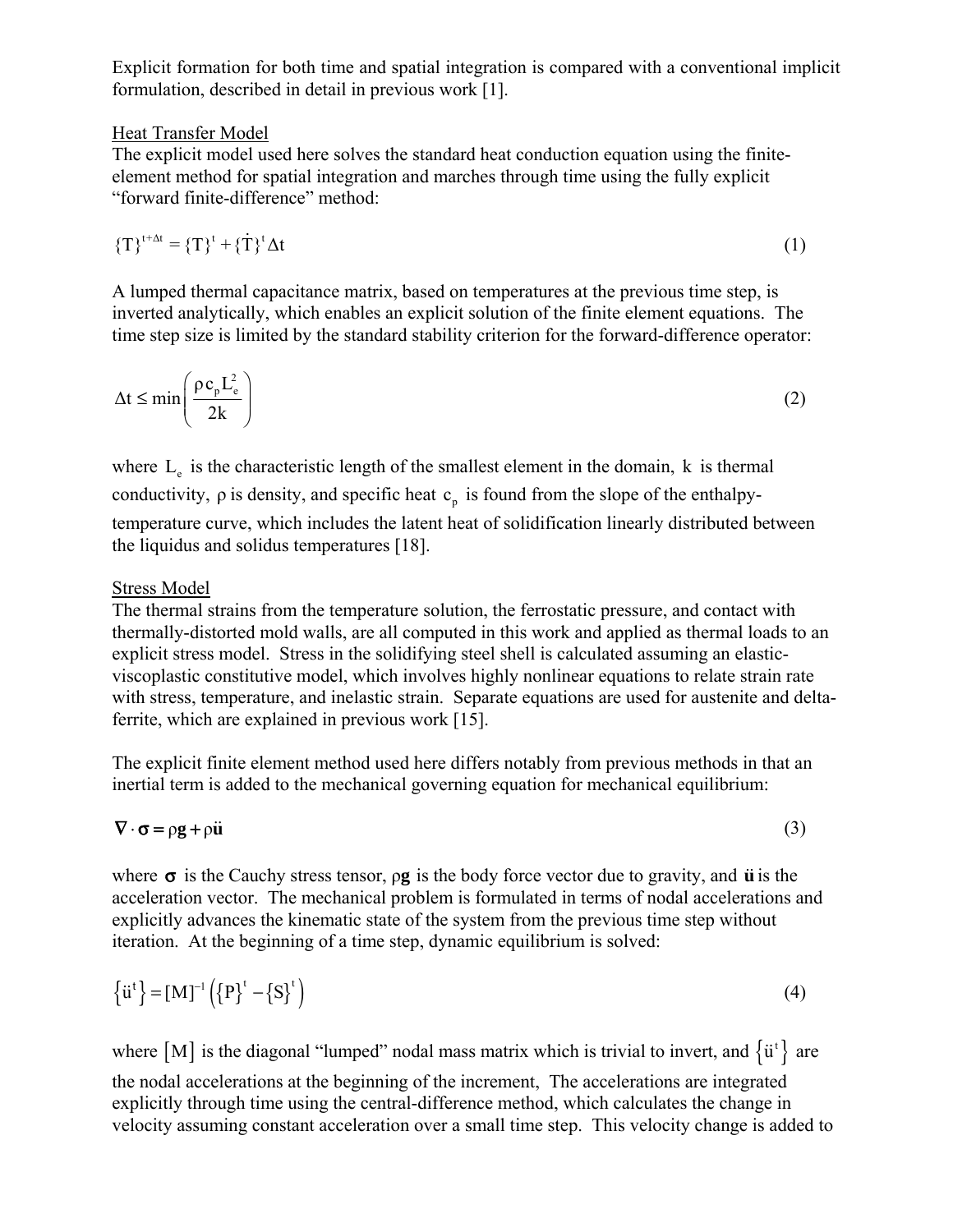the velocity from the middle of the previous step to calculate the velocities at the middle of the current step:

$$
\left\{\dot{u}^{t+\frac{\Delta t}{2}}\right\} = \left\{\dot{u}^{t-\frac{\Delta t}{2}}\right\} + \frac{(\Delta t^{t+\Delta t} + \Delta t')}{2} \left\{\dot{u}^{t}\right\}
$$
\n(5)

The velocities are integrated once more to calculate the displacement increment, which is then used to update the displacements at the end of the time step:

$$
\left\{ u^{t+\Delta t} \right\} = \left\{ u^t \right\} + \Delta t^{t+\Delta t} \left\{ u^{t+\frac{\Delta t}{2}} \right\}
$$
 (6)

A numerical stability requirement limits the maximum time step size in the explicit method. In general, the critical time step is  $\Delta t \le 2/\omega_{\text{max}}$ , where  $\omega_{\text{max}}$  is the highest frequency (largest eigenvalue) of the system. To avoid extracting eigenvalues, a more practical estimate of the stability limit is made using the dilatational wave speed  $c_d$  and the characteristic length  $L_e$  of the smallest element in the domain:

$$
\Delta t \le \min\left(\frac{L_e}{c_d}\right) \qquad \text{where: } c_d = \sqrt{\frac{\lambda + 2\mu}{\rho}} \tag{7}
$$

where  $\lambda$  is the first Lamé constant,  $\mu$  is the shear modulus, and  $\rho$  is the density of the element, which is chosen automatically to satisfy the user-defined critical time step. As the material density increases, the stability limit increases too, which lowers the computational cost. Density increase with so called mass scaling [22] is applied throughout this work insuring that changes in the mass and consequent increases in the inertial forces do not alter the quasi-static solution, by keeping the ratio of the kinetic energy to the total strain energy less than 5% [2].

Despite the large number of time steps needed for the explicit method, it is often more efficient than the implicit method, particularly when many expensive NR iterations are needed. Also, contact conditions are solved more easily using this explicit method [19,20]. Furthermore, complete coupling between the temperature and displacement fields is obtained automatically, given that the explicit method does not require iteration at the global level.

After solving for the displacements, and corresponding total strains at each time step, the constitutive equations are integrated at every material point to update the stress, using a user subroutine VUMAT in ABAQUS. Next, heat transfer coefficients are updated and internal thermal and mechanical forces are computed, and the solution proceeds to the next time step. Details of the coupled solution strategies in explicit and implicit models are given in [2].

## **Funnel Mold Continuous Casting Simulations**

The mold region of the "CSP" thin slab casting process is shown in Figure 1. To enable a thinner mold than conventional slab casting, the funnel shape design provides the space needed for the submerged entry nozzle (SEN), which protects the molten steel from atmospheric contamination. This particular funnel design has flat, parallel sections in the center of the mold and near the narrow faces. The funnel gradually tapers down the mold, ending sharply into a rectangular cross-section at 850mm down the mold, which gives the slab its near-final shape.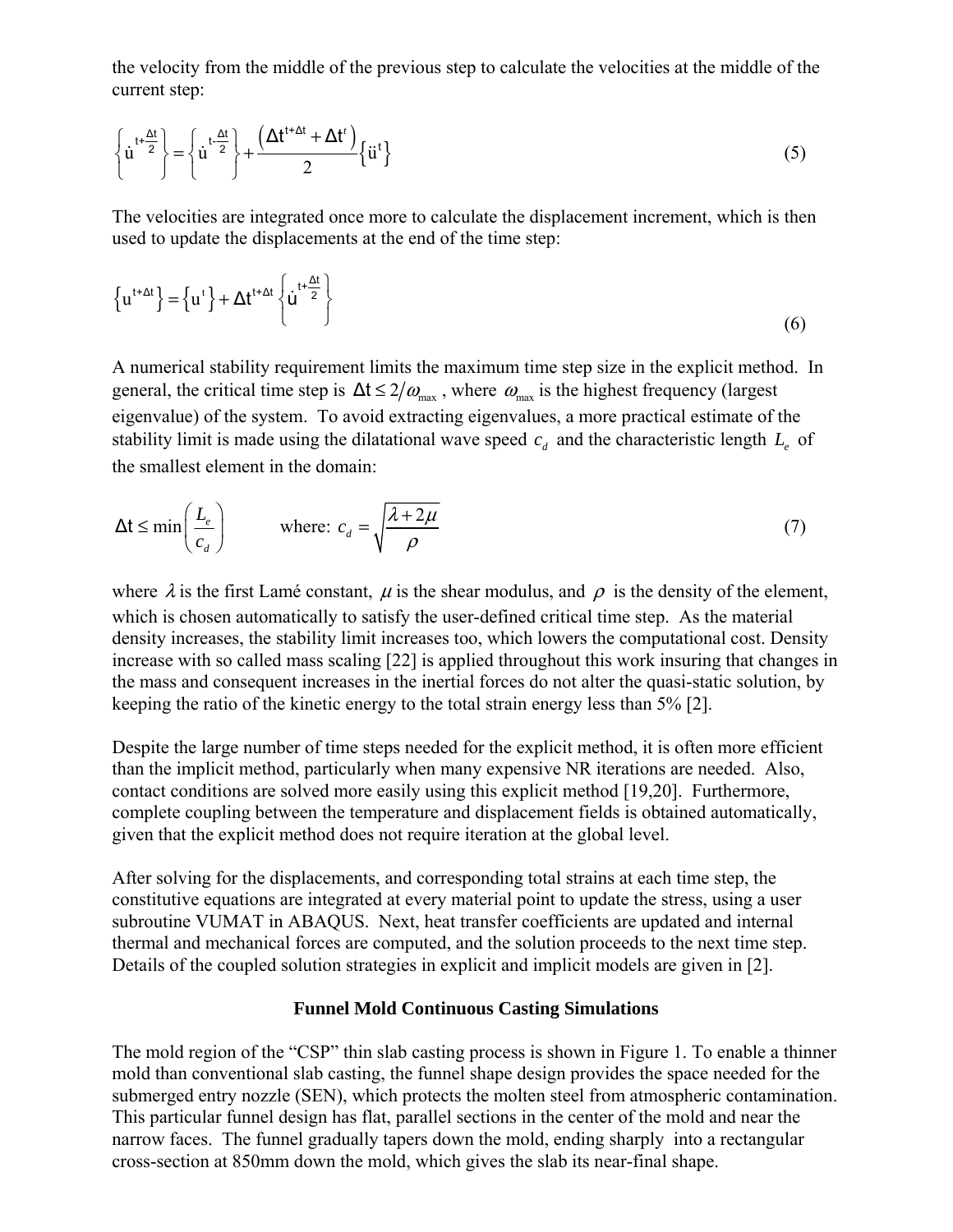

Figure 1: Schematic of thin slab casting

The dimensions of the funnel mold are shown in Figure 2, which also highlights the computational domain that takes advantage of quarter symmetry. Both the 2D and 3D models are applied to simulate a typical casting speed of 5.5 m/min. Attention is focused on the temperature and stress profiles at 5s, which corresponds to 460 mm down the 1100-mm mold length.



Figure 2. Funnel Mold Dimensions

# **Boundary and Initial Conditions**

Continuous casting molds are given a taper to attempt to compensate for the shell shrinkage and ensure good contact (and thus uniform heat transfer) between the shell and the mold. The mold taper and changes in mold shape are included in this numerical model by prescribing the velocities of the mold contact surfaces as a function of time, consistent with distance down the mold according to the Lagrangian formulation The velocities were prescribed instead of displacements because defining the nodal displacements in the explicit model caused unrealistic behavior from acceleration spikes.

Mechanical contact between the steel shell surfaces and mold surfaces was imposed with a tangential friction factor of 0.1 [21]. The explicit method readily employed the standard "hard" contact algorithm (penalty-based method) in ABAQUS [22] which is more robust than the contact algorithm in implicit code [2] Two-way coupling is necessary to capture the effects of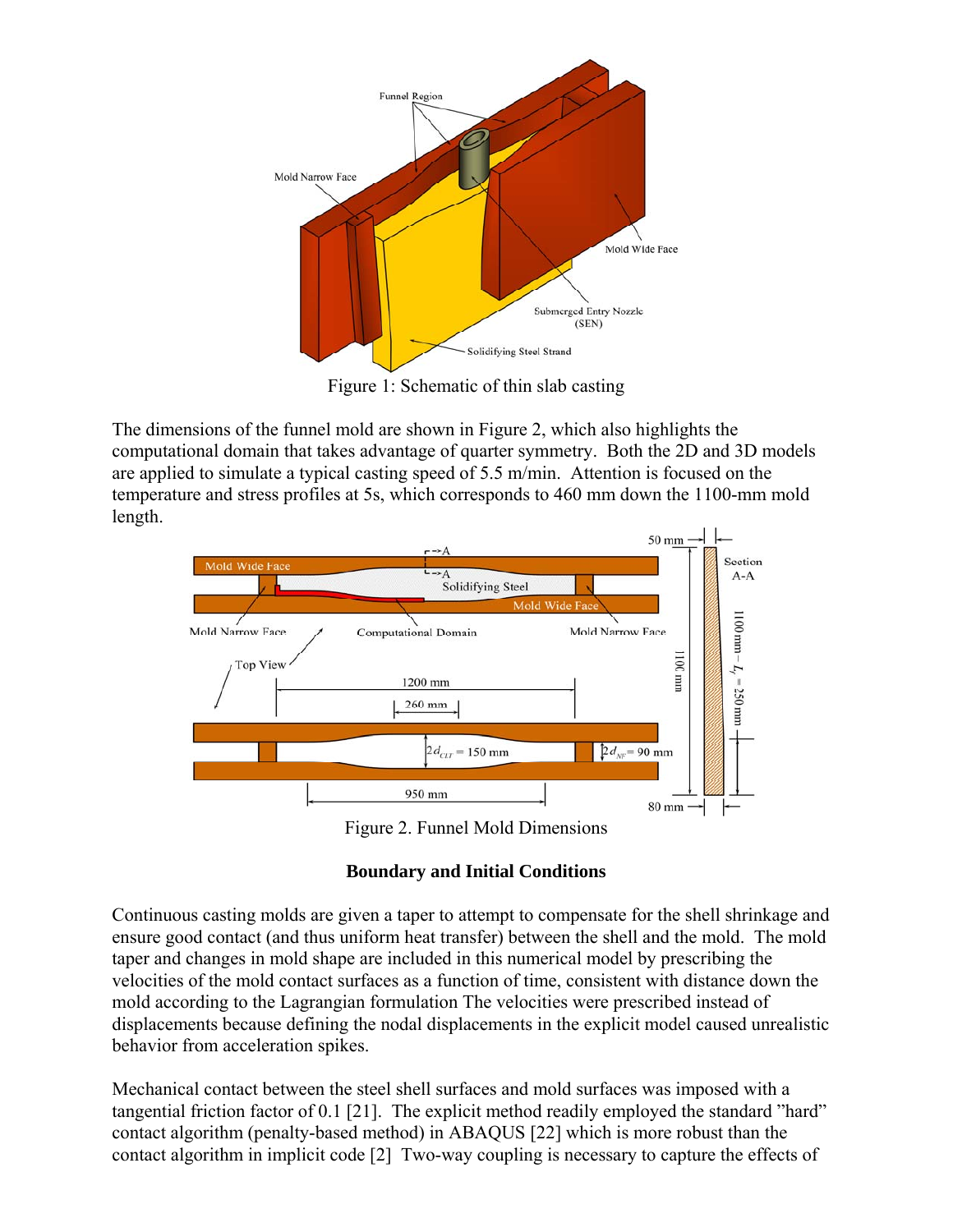the evolving interfacial gap, given that the stress solution depends on the temperature field through thermal strain, and gap heat transfer depends on the gap distance calculated from the mechanical solution.

The heat conducted across the contacting surfaces is a strong function of the distance between the surfaces. The gap between the surfaces is computed in the stress analysis and used in the heat transfer analysis to define conduction across the interface. The gap heat transfer coefficient  $h_{\varrho}$  is found according to:

$$
h_g = h_o \t d \le d_0
$$
  

$$
h_g = \frac{1}{\frac{d}{k_{air}} + R_c} + h_{rad} \t d_0 < d
$$
 (8)

where *d* is the gap size,  $d_0$  is the critical gap size (taken to be 0.1 mm in this work),  $k_{air}$  is the thermal conductivity of the gas in the gap,  $R_c$  is the contact resistance of the interface,  $h_{rad}$  is the effective heat transfer coefficient due to radiation, and  $h_0$  is the gap heat transfer coefficient corresponding to a gap of size  $d_0$ . Values of these terms, which vary with temperature, and further details of this gap heat transfer calculation are given elsewhere [23,24]. Truncating the gap heat transfer coefficient at  $h_0$  also facilitates comparison of the different models, forcing the coefficient to be constant for small gaps (less than  $d_0$ ) in order to avoid changes in heat transfer due to minor changes in contact convergence.

The liquid steel inside the solidified shell exerts a pressure on the inside surface of the shell, known as the ferrostatic pressure (analogous to hydrostatic pressure), that increases linearly with distance below the liquid steel meniscus. This effect is included in the model as a distributed load applied outward at the surface of the steel shell [2]. The initial temperature of the simulated steel is uniformly 1540 ºC, equal to the temperature at which it is poured into the mold. The mold is maintained at a constant 150 ºC throughout the analysis, which is the approximate average value of the surface temperature in the mold.

#### **Two-Dimensional Model**

To simplify the numerical modeling of the continuous casting process, a transient Lagrangian domain is adopted, where the analysis follows a slice of material as it moves down through the casting machine at the casting speed. Relative to a "laboratory" frame of reference however, the process reaches steady state after a transient period following the start-up process or a change in casting conditions. For steel, this process has a high Péclet number (typically on the order of  $2 \cdot 10^5$ ), meaning that advection heat transfer dominates over conduction in the axial (casting) direction. Thus, axial conduction can be neglected, and the 2D transient domain can reproduce the complete 3D steady temperature results. For the mechanical analysis, the most appropriate 2D approximation is a generalized plane strain condition, which requires that the axial strain components are all equal to the same constant value (since all model domains in this work take advantage of at least two-fold symmetry). The 2D analysis domain for the funnel mold consists of a thin L-shaped slice that is 17-mm thick in the transverse plane, as shown in Figure 3.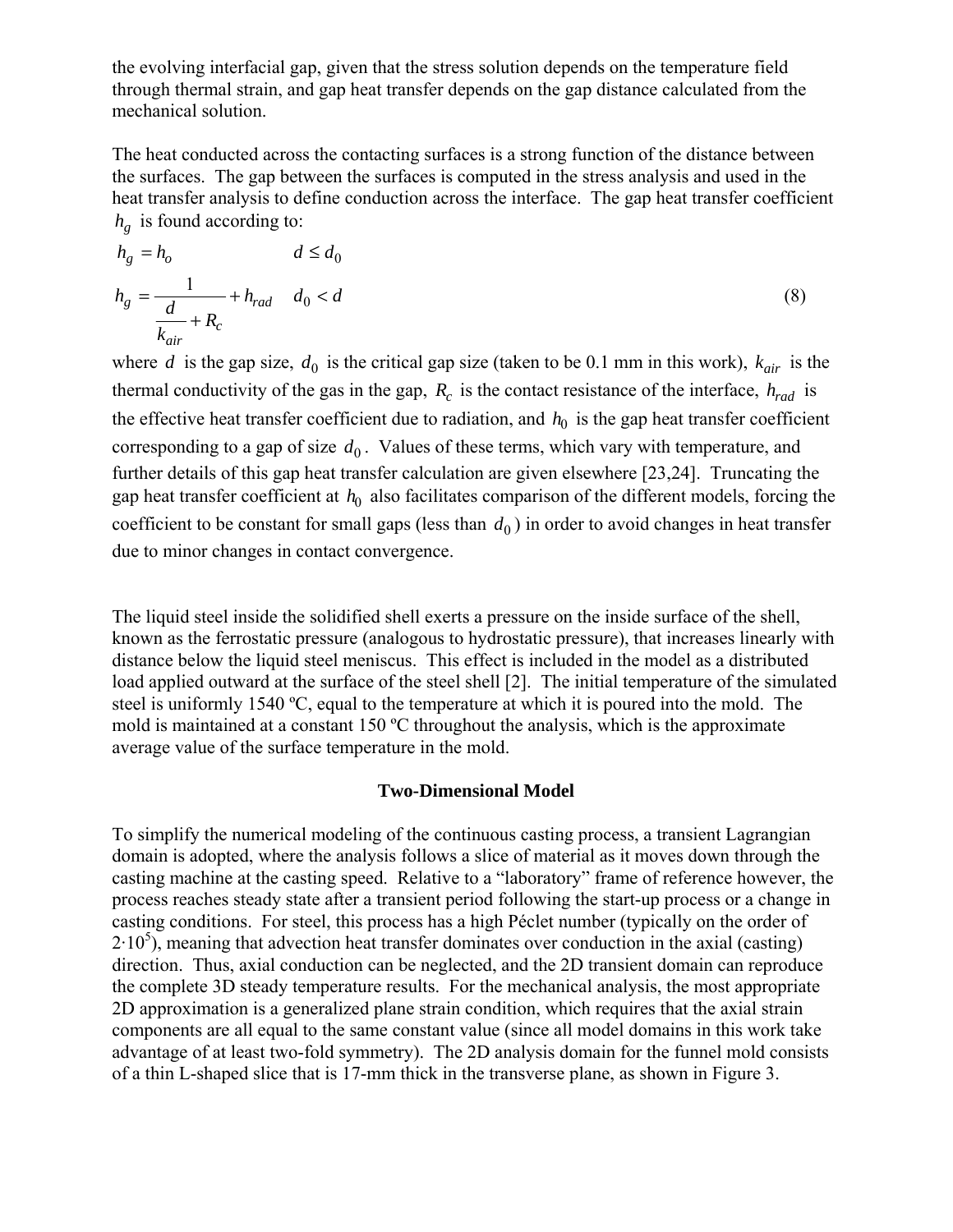

Figure 3. Two-Dimensional Funnel Model Boundary Conditions

This enables simulations of solidification up to almost twice the expected shell thickness at mold exit. To fairly compare the implicit and explicit analyses, both models used meshes consisting of a single layer of hexahedron elements, 2 mm thick in the casting direction. The generalized plane strain condition was imposed with constraint equations because ABAQUS/Explicit currently does not have generalized plane strain elements. The shell domain initially corresponds to the shape of the funnel mold at the meniscus. The deformation of the shell caused by moving down through the funnel shape was imposed by prescribing the y-velocities of the mold contact surfaces to appropriate functions of time and space.

A mesh of 29,169 elements (about 160,000 degrees of freedom) was chosen to capture the solidification phenomena for this problem. Contact stabilization in the form of viscous damping in the normal direction had to be applied to enable the implicit solver to complete a simulation. The explicit simulation required time steps of  $5 \cdot 10^{-6}$  seconds to avoid divergence problems.

The explicit and implicit simulation results at 5 seconds (460 mm below the meniscus) are compared in Figures 4-7 for the same coarse mesh of 29,169 elements. In addition, a more refined mesh of 109,224 elements (about 543,000 degrees of freedom) was investigated for the explicit model to try to attenuate some of the numerical fluctuations.

Figures 4 and 5 show through-thickness profiles of temperature and tangential stress at the mold centerline.



Tangential stress (perpendicular to the dendrite growth direction) was computed during postprocessing from the 2D stress transformation equation applied to the in-plane stress components. The angle of rotation is readily determined through the geometry of the mold. The explicit and implicit solutions match temperature results within 0.5 ºC for identical meshes. The refined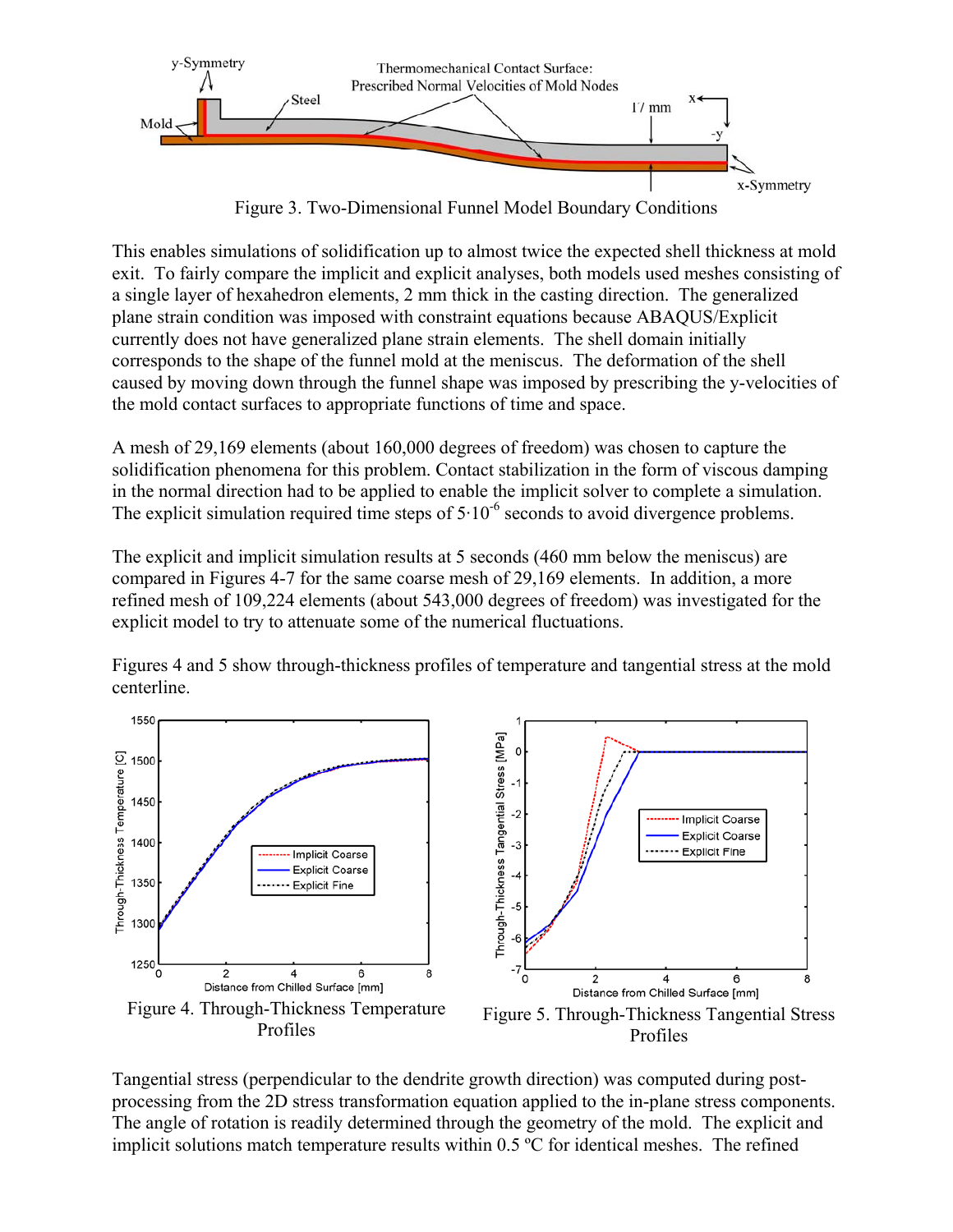mesh with the explicit solver produces a smoother temperature profile. The explicit solutions predict less compressive stress on the surface than the implicit solution, and are also unable to capture the subsurface tensile stress peak that the implicit solution predicts. The more refined explicit solution matches closer to the implicit solution.

Figure 6 shows the surface temperature distribution on the wide face at 5 seconds below meniscus. The course-mesh explicit and implicit results generally match within about 0.5 ºC, and the refined mesh is about 2 ºC hotter. The funnel has a very slight 2D effect on the heat transfer, causing a small (about 1 ºC) decrease and increase from 130 mm to 302.5 mm and 302.5 to 475 mm, respectively, from the centerline.

A small spike in the profiles around 475 mm from the centerline is caused by a small gap opening from a combination of the shell shrinking and the changing funnel shape pushing on the shell. This temperature difference augments the corresponding spike in the surface tangential stress as seen in Figure 7. The spike is more severe with the explicit model, owing to the large wave speed gradients.



Figure 6. Wide Face Surface Temperature Figure 7. Wide Face Surface Tangential Stress

The funnel pushes the shell to "unbend" it, which alters the stress in the funnel region [26]. Although the bending stresses are most severe at the shell surface, the shell experiences compression through its entire thickness, which is partly due to squeezing by the narrow face of the mold. The implicit solution grows more compressive in the outer half of the mold. The differences between the implicit and explicit stress solutions are likely due to the different effects of mesh resolution on the different formulations, as well as the different contact algorithms used.

## **Three-Dimensional Model**

A 3D explicit Lagrangian simulation was performed for a portion of the shell as it moves through the funnel mold. This model geometry is an extrusion of the 2D domain for a length of 100 mm in the casting direction, and each point in the material has its own "local time" based on when the point passes the meniscus. The changing shape of the mold face encountered by the moving shell is included in the model by means of a time- and spatially-dependent displacement function, which is expressed as normal velocity constraints on surface nodes, as described in detail elsewhere [2]. Figure 8 shows the boundary conditions on the analysis domain in the Lagrangian frame of reference.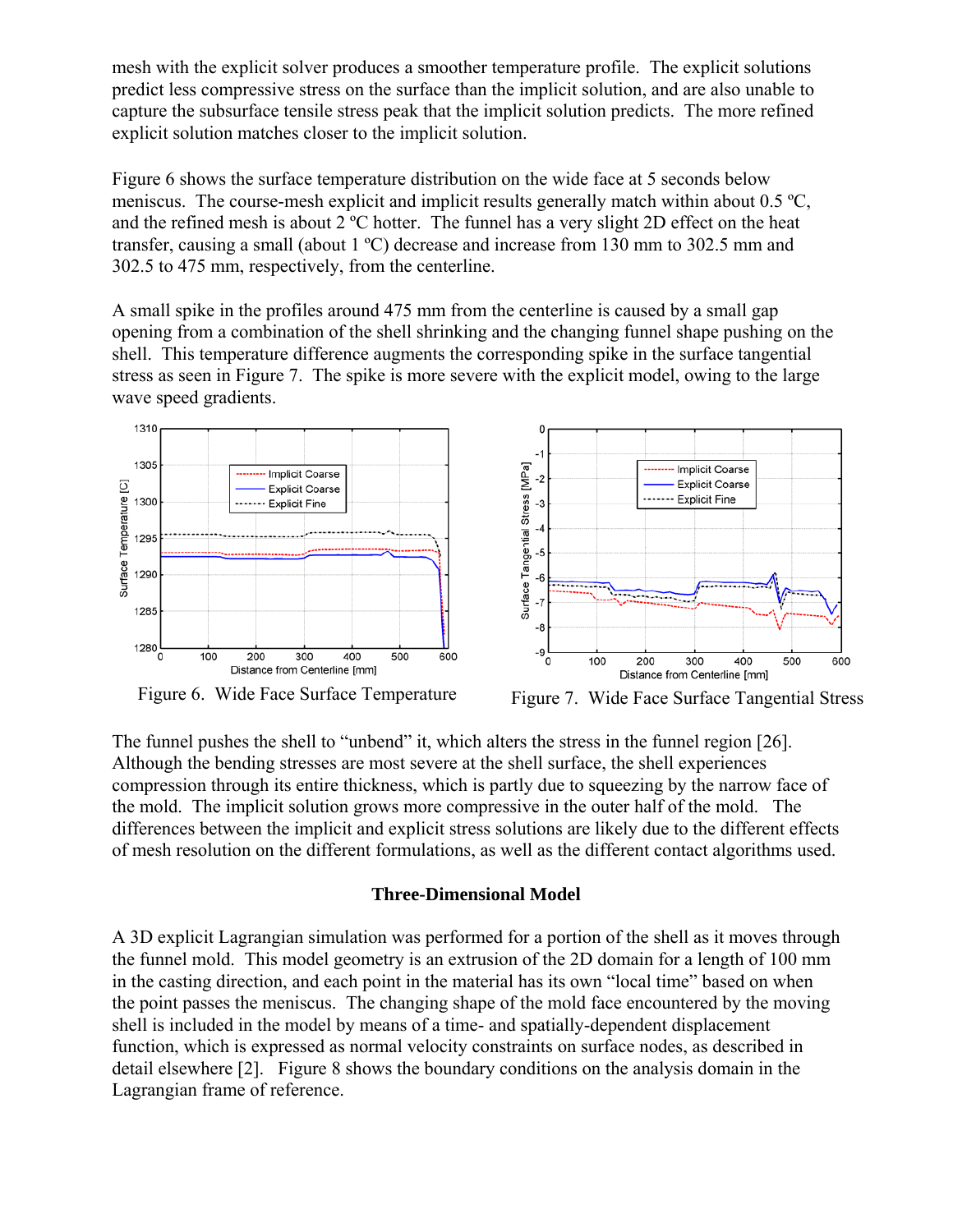

Figure 8. Three-Dimensional Funnel Model Boundary Conditions

Typical 3D results from the explicit model are shown in Figure 9. Surface temperatures are relatively uniform, except very near the corner, where 2D cooling exists. This is because the shell stays in reasonably close contact with the surface, so the gaps are all within the tolerance of 0.1 mm, which causes no change in heat conduction. The axial stress (in the casting direction) is one of the primary reasons for applying a 3D model. The relatively uniform stress distribution in the central region indicates that the funnel does not cause significant axial bending in top portions of this mold. Figure 9 clearly shows the complicated 3D state of stress that exists in the corner and off-corner regions, which the 2D models cannot capture correctly. This region is



Figure 9. Three-dimensional surface contours at 5 seconds of a) temperature and b) z-stress (casting direction) predicted by the explicit model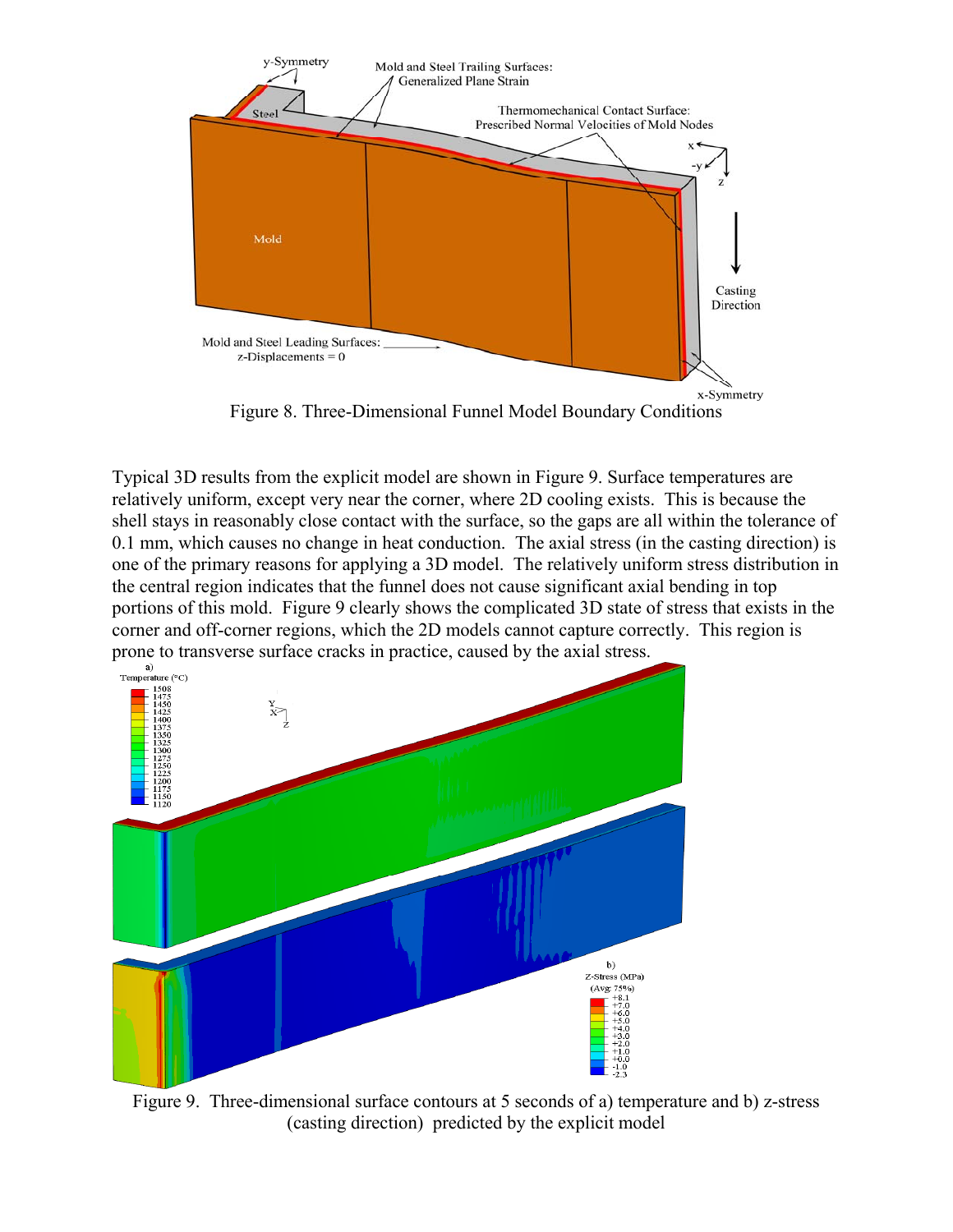The 2D and 3D model predictions are compared in Figures 10-13. Near the leading (bottom) and trailing (top) ends of the 3D model domain, "end effects" significantly alter the stress results. This is due to the lack of constraint, and extends about 15-mm. To make a realistic comparison, data was extracted from the 3D model in a plane 19 mm above the leading edge at 5 seconds into the simulation (relative to the leading edge). The corresponding 2D results are taken at 4.8 seconds into the simulation. The models match favorably, as seen in Figures 10-13.



The temperature profiles through the thickness (Figure 10) and along the perimeter (Figure 12) both match within about  $3 \text{ °C}$ . This agreement validates the arguments made by many previous modelers that axial conduction is negligible with the large Péclet number of this continuous casting process. The 3D model stress results also match reasonably with the 2D predictions of tangential stress (generally within 0.5 MPa) both through the thickness (Figure 11) and along the perimeter (Figure 13). The 3D mesh refinement is the coarsest, which explains the slight variations between the three solutions. The agreement between these models validates the use of the generalized plane strain condition in 2D modeling of mechanical behavior of the shell in the mold, in the absence of axial bending.



Figure 12. Comparison of model dimensions and mesh refinement on surface temperature



Figure 13. Comparison of model dimensions and mesh refinement on surface tangential stress predictions along shell perimeter

The results show a roughly parabolic increase in shell thickness down the mold, with corresponding decrease in surface temperature, and an almost linear temperature profile through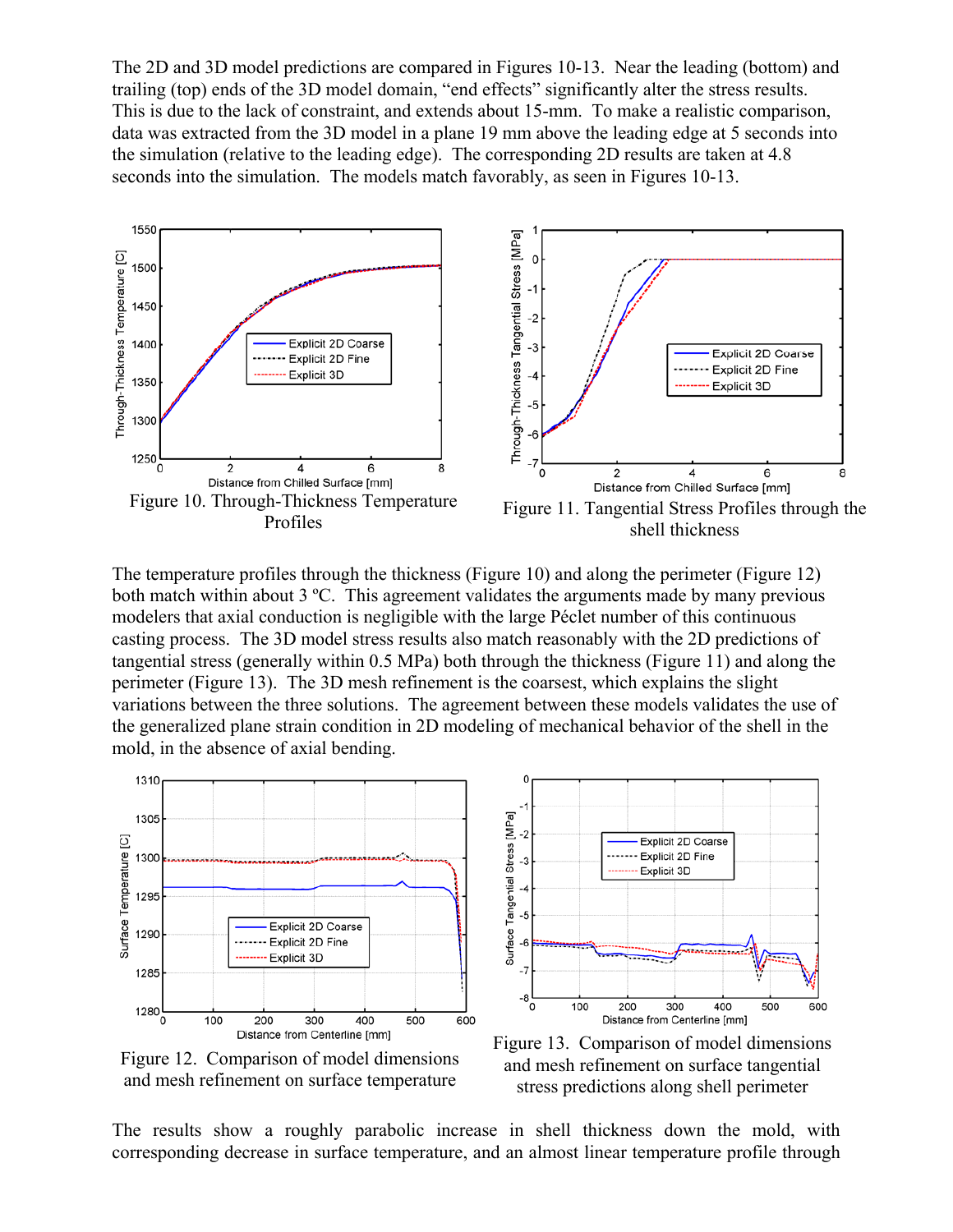the shell, (Figure 10) which matches previous work. Surface stress is always in compression, while the subsurface is generally in slight tension. The new finding of this work is the effect of the funnel, which causes slight changes in temperature around the perimeter, owing to converging and diverging heat flow into the curved regions of the funnel mold (Figure 12). More importantly, the funnel causes additional bending stresses in the transverse plane (Figure 13). Unbending of the shell by the funnel 125-250mm from the centerline increases compression at the surface, with corresponding higher subsurface tension. Shell bending near the funnel edges (250-375mm) causes surface compression to decrease, while the subsurface tension is removed completely (Figure 11). Finally, the 3-D model predicts additional axial stresses, due to bending in the axial plane at the end of the funnel, where the mold walls become parallel. In addition, the shell lifts off of the mold in this region, creating a gap. These effects cannot be predicted with the 2-D model. These results have important implications for understanding cracks and other problems that affect the process.

## **Computational Performance**

The performance of the explicit and implicit methods for the 2D funnel mold problem was evaluated for different mesh refinements and different numbers of parallel processor cores [2]. The two methods have similar efficiency for problems smaller than about 100,000 degrees of freedom (DOF). CPU time increases with DOF raised to the power of 1.41 for the explicit model, compared with 1.92 for the less-efficient implicit model. Thus, the explicit solver increasingly out-performs the implicit solver as problem size increases. In addition, the explicit solver needed only 5-10% of the implicit solver memory usage.

## **Conclusions**

An explicit finite-element model of steel solidification has been developed and applied to simulate temperature and stress development in the solidifying steel shell of a funnel-mold continuous-casting.

Comparing 2-D and 3-D results shows that the assumptions of neglecting axial conduction and generalized plane strain (in the absence of axial bending) are reasonable when modeling continuous casting of steel.

The explicit model is more robust, requires less memory, and runs faster than the implicit model for problems with more than 100,000 degrees of freedom in either two or three dimensions. Furthermore, the explicit solver also scales better on parallel computers. This new model will be very beneficial in future analysis of large 3D, fully-coupled problems, especially on parallel computers with multi-core clusters.

## **Acknowledgements**

The authors would like to thank the National Center for Supercomputing Applications at the University of Illinois at Urbana-Champaign (UIUC) for computational resources, the Continuous Casting Consortium at UIUC, the National Science Foundation (Grant CMMI-07-27620), and Corus Steel in IJmuiden, The Netherlands.

## **References**

<sup>1.</sup> Koric S and Thomas BG. Efficient Thermo-Mechanical Model for Solidification Processes. *International Journal for Num. Methods in Eng* 2006; 66:1955-1989.